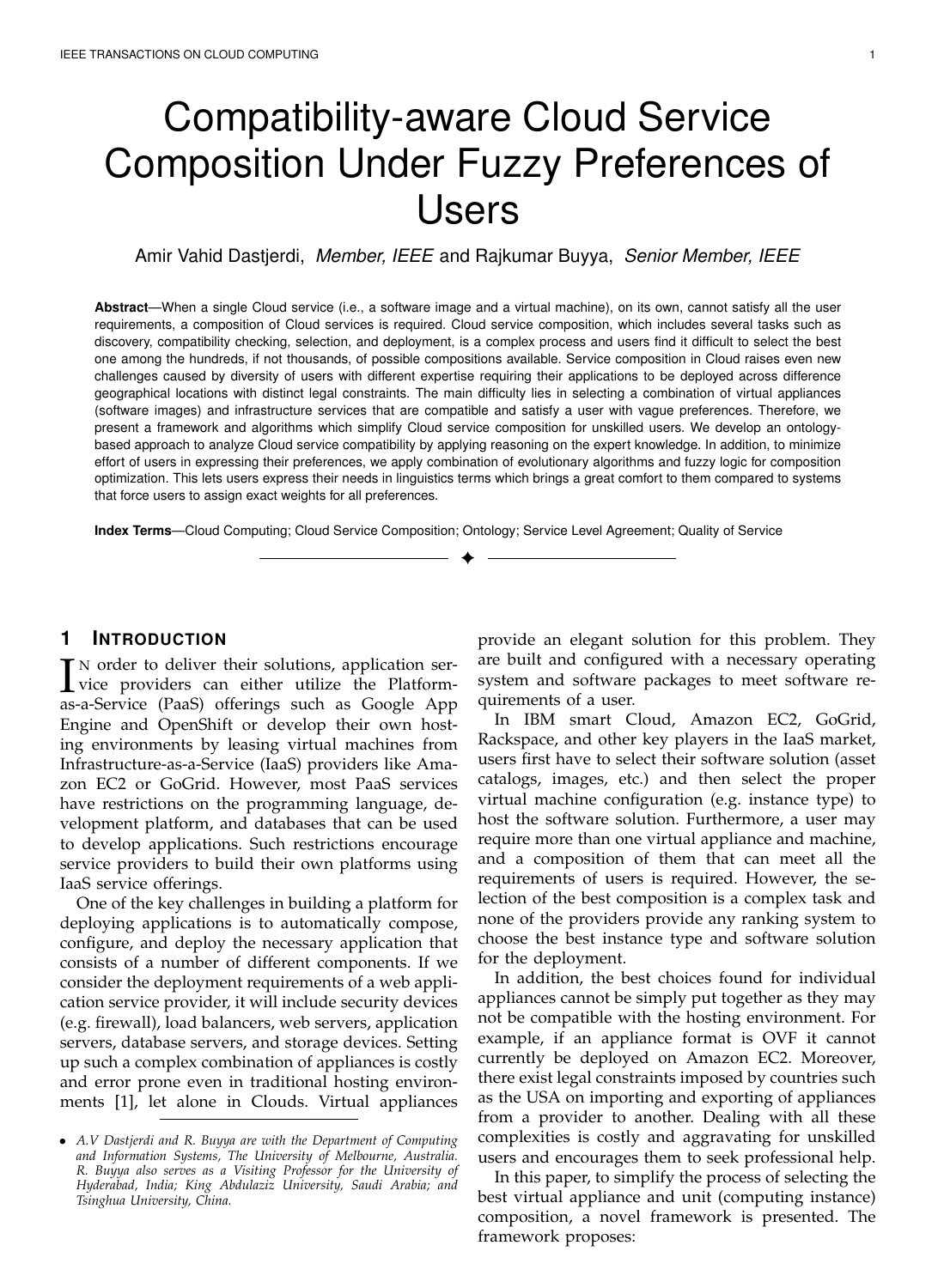- An approach to help non-expert users with limited or no knowledge on legal and virtual appliance image format compatibility issues to deploy their services flawlessly. For this purpose, we first automatically build a repository of Cloud services in Web Service Modeling Language (WSML) [2] and then enrich it with experts' knowledge (lawyers, software engineers, system administrators, etc.) on the aforementioned constraints. The knowledgebase then is used for reasoning in an algorithm that identifies whether a set of Cloud services consisting of virtual appliance and units are compatible or not.
- A Cloud service composition optimization technique that allows non-expert Cloud users to set their preferences using high level if-then rules and get user friendly recommendations on the composition solution's prominence. The majority of end users avoid systems that incur complexity in capturing their constraints, objectives and preferences. An example of such systems is the one which require users to assign weights to their objectives. In this case, users have to find a way to prioritize their preferences and then map them to weights. After that, the system has to find out how precise users have gone through the process of weight assignment. To tackle this issue, a major objective of this research is to offer ranking system for Cloud service (i.e. virtual appliance and machine) composition that let users express their preferences conveniently using high-level linguistic rules. Our system then utilizes multi-objective evolutionary approaches and fuzzy inference system to precisely capture the entered preferences for ranking purpose.

# **2 ARCHITECTURE**

Our proposed architecture offers a unified solution that uniquely applies state of the art technologies of semantic services, agent negotiation, and multiobjective and constraints optimization to satisfy the requirements of whole service deployment life cycle. The main goal of the architecture is to provide: ease of use for non-experts, semantic interoperability, more precise discovery and selection, more reliable Service Level Agreement (SLA) monitoring, and automatic negotiation strategy. The proposed architecture is depicted in Figure 1 and its main components are described below:

1) **User Portal:** All services provided by the system are presented via the web portal to clients. This component provides graphical interfaces to capture users' requirements such as software, hardware, QoS requirements (including maximum acceptable latency between tiers, minimum acceptable reliability, and budget), firewall, and scaling settings. In addition, it transforms user



Fig. 1: Architecture's main components that facilitates QoS-aware deployment of user applications.

requirements to WSMO format in the form of goals which are then used for Cloud service discovery and composition. For more details regarding the format of goals, readers can refer to our previous work [3]. Moreover, it contains an account manager, which is responsible for user management.

- 2) **Translator:** Since Web Service Modeling Ontology (WSMO) is used for service discovery, Cloud services information is translated to Web Service Modeling Language (WSML) format by the Translator component. This component takes care of building and maintaining an aggregated repository of Cloud services and is explained in detail in Section 2.1.
- 3) **Cloud Service Repositories:** They are represented by appliance and virtual unit service repositories in Figure 1 and allow IaaS providers to advertise their services. For example, an advertisement of a computing instance can contain descriptions of its features, costs, and the validity time of the advertisement. From standardization perspective, a common metamodel that describes IaaS provider's services has to be created. However, due to the lack of standards, we developed our own metamodel [3] based on previous works.
- 4) **Discovery and Negotiation Service:** This component maps user's requirements to resources using the ontology-based discovery technique. It acts in user's interest to satisfy quality of service (QoS) requirements by selecting the set of eligible IaaS providers. The negotiation service uses a time-dependent negotiation strategy that captures preferences of users on QoS criteria to maximize their utility functions while only accepting reliable offers. These negotiation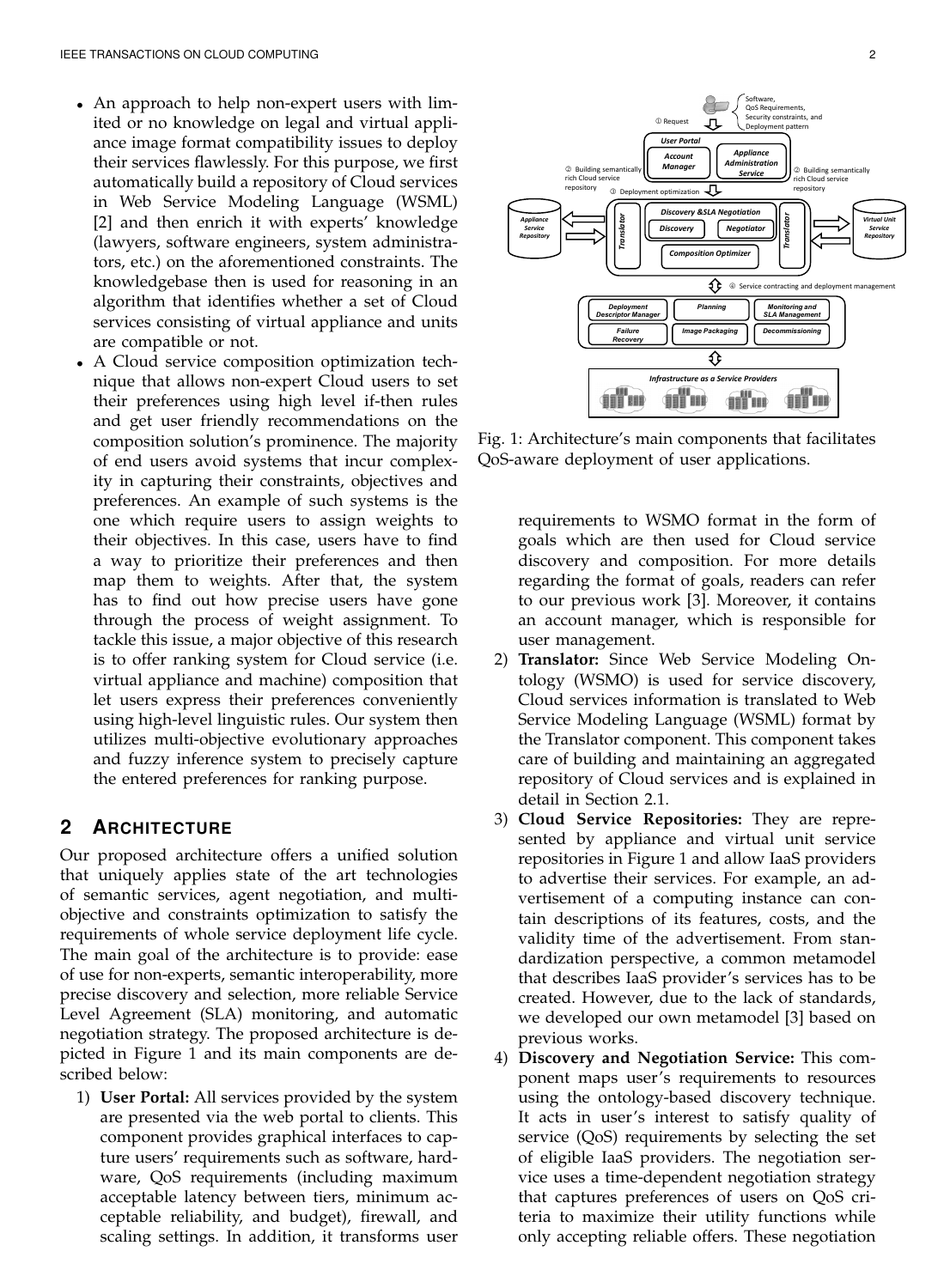- 5) **Composition Optimizer:** Once the negotiation completed and eligible candidates are identified, the composition component, which is the focus of this paper, builds the possible compositions and uses the compatibility checking component to eliminate incompatible candidates. Then Composition Optimizer evaluates the composition candidates using the users' QoS preferences. The Composition Optimizer takes advantage of multi-objective algorithm and fuzzy logic to let users express their preference conveniently, and efficiently selects the closest candidates to users' interests. Throughout the paper we show how ontology-based compatibility checking, multiobjective algorithms, and fuzzy logic techniques can work in harmony to provide an elegant solution to the composition problem.
- 6) **Planning:** The planning component determines the order of appliance deployment on the selected IaaS providers and plans for the deployment in the quickest possible manner.
- 7) **Image Packaging:** The Packaging component builds the discovered virtual appliances and the relevant meta-data into deployable packages, such as Amazon Machine Image (AMI) or Open Virtualization Format (OVF) [5] packages. Then the packages are deployed to the selected IaaS provider using the deployment component.
- 8) **Deployment Component:** It configures and sets up the virtual appliances and computing instances with the necessary configurations such as firewall and scaling settings. For example in a web application, specific connection details about the database server need to be configured.
- 9) **Deployment Descriptor Manager:** This component persists specifications of required services and their configuration information such as firewall and scaling settings in a format called Deployment Descriptor. Besides, it includes the mapping of user requirements to the instances and appliances provided by the Cloud. The mapping includes instance description (e.g. name, ID, IP, status), image information, etc. This meta-data is used by the appliance administration service to manage the whole stack of cloud services even if they are deployed across multiple Clouds. Formally described using WSML, the Deployment Descriptor is located in our system (as a third party service coordinator), and in a Cloud-independent format that is used for discovering and configuring alternative deployments in case of failures. An example of a Deployment Descriptor is shown in Appendix B (supplemental material). It identifies how firewall and scaling configurations have to be set for Web server appliances. In addition, Deployment Descriptor helps to describe the utility

function of users for provisioning extra Cloud services when scaling is required. This helps to create scaling policies that utilize the optimization component on the fly to provision services that maximizes the user's utility functions. For example, providers that have the lowest price, latency, and highest reliability are going to be ranked higher.

- 10) **Appliance Administration Service:** After the deployment phase, this component helps end users to manage their appliances (for example starting, stopping, or redeploying them). It uses the Deployment Descriptor to manage the deployed services.
- 11) **Monitoring and SLA Management:** This component provides health monitoring of deployed services and provides required inputs and data for failure recovery and scaling. A monitoring system is provided by this component for fairly determining to which extent an SLA is achieved. More details on this component is provided in our previous paper [6].
- 12) **Failure Recovery:** It automatically backs up virtual appliance data and redeploys them in the event of Cloud service failure.
- 13) **Decommissioning:** In the decommissioning phase, Cloud resources are cleaned up and released by this component.
- 14) **IaaS Providers:** They are in both fabric and unified resource level [7] and contain resources that have been virtualized as virtual units. Virtual unit can be a virtual computer, database system, or even a virtual cluster. In addition to virtual units, they offer virtual appliances to satisfy software requirements of users.

The first step in service composition is modeling the Cloud services (based on cost, size, functionality, etc.) and QoS requirements of users. This step not only allows appliance and virtual unit providers to advertise QoS of their services, but also provides a way for end users to express their QoS preferences. In this work, WSMO is extended and used for appliance and virtual unit QoS modeling. This allows us to model compatibility and legal constraints required to build a valid composition. However, the process of converting the Cloud service advertisements to WSML is time-consuming and error-prone if it is carried out manually. Automatic construction of WSMO-based service description from IaaS service advertisements is described in the next section.

## **2.1 Construction of Semantic Cloud Services**

Currently, there is no integrated repository of semantic-based services for virtual appliances and units. The first step towards describing services and their QoS is to communicate with Clouds and the Cloud monitoring services through their APIs and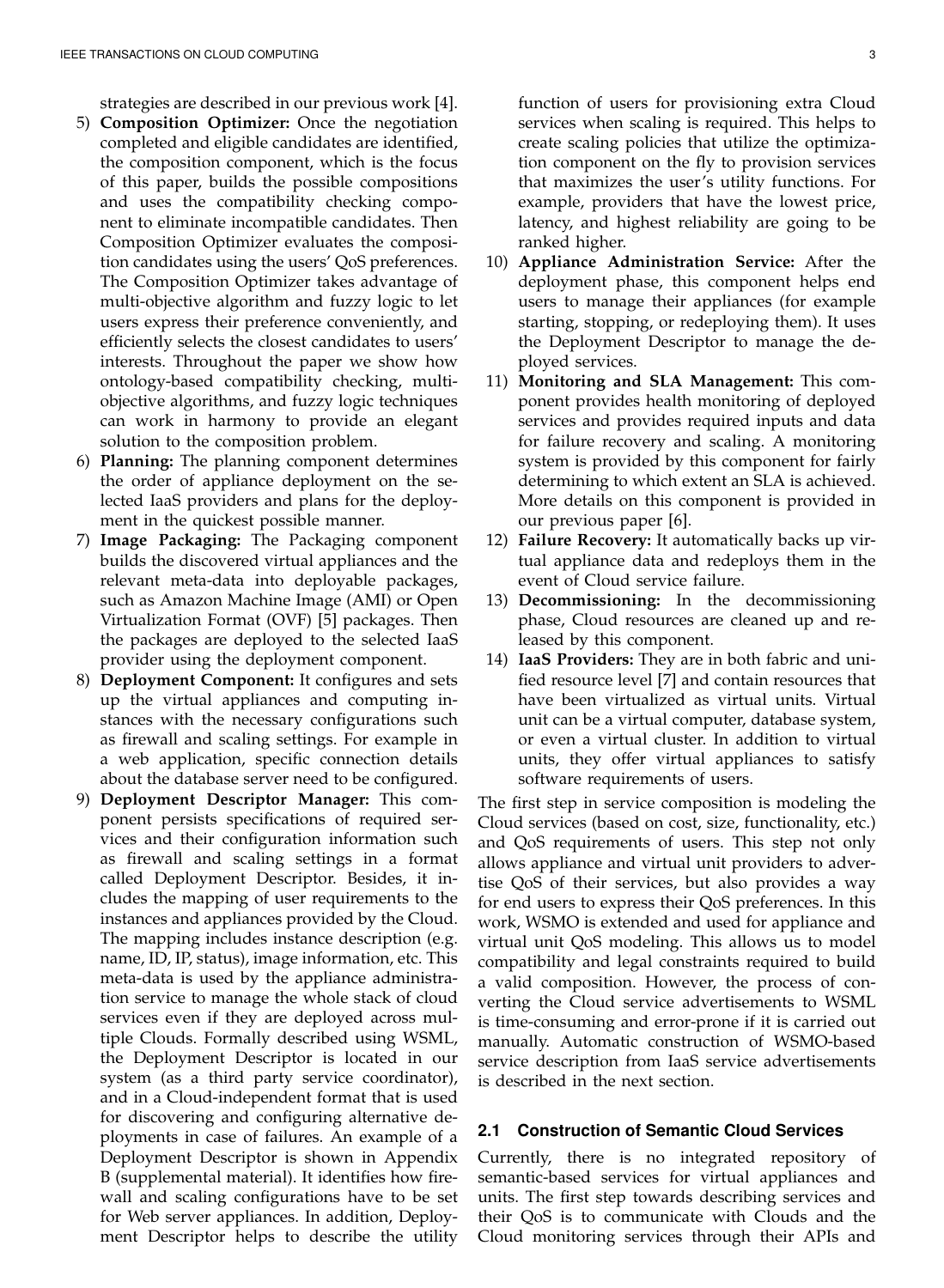

Fig. 2: The process of translation of the virtual appliances and units descriptions to WSML.

gather required meta-data for building the repository. The process of metadata translation is demonstrated in Figure 2. The components involved in this process are:

# *2.1.1 Integrity Checking*

This component first merges output messages of API calls for acquiring Cloud services description using Extensible Stylesheet Language Transformations  $(XSLT)^1$  and then compares them with the previously merged messages using a hash function. If the outputs of the hash function are not equal, the component triggers the Sync component to update the semantic repository.

# *2.1.2 Sync Component*

The goal of this component is to keep the semanticbased repository consistent with the latest metadata provided by Cloud providers. As the synchronization is computing intensive, it is avoided unless the integrity checking component detects any inconsistency. It receives the output message that is required for synchronization and finds the corresponding semantically rich services and updates them with the output of the translator component.

# *2.1.3 Translator Component*

During the communication of a semantic-level client and a syntactic-level web service, two directions of data transformations (which is also called grounding) are necessary: the client semantic data must be written in an XML format that can be sent as a request to the service, and the response data coming back from the service must be interpreted semantically by the client. We use our customized Grounding technique on WSDL operations (that are utilized to acquire virtual appliance and unit metadata) output to semantically enrich them with ontology annotations. WSMO offers a package, which utilizes Semantic Annotations for WSDL (SAWSDL) for grounding [8]. It provides

two extensions attribute namely as Lifting Schema Mapping and Lowering Schema Mapping. Lowering Schema Mapping is used to transfer ontology to XML and lifting Schema Mapping does the opposite. In our translator component, the lifting mapping extension has been adopted to define how XML instance data that is obtained from Clouds API calls is transformed to a semantic model.

As the first step in grounding, from output message schema, the necessary ontology is created for virtual units and appliances. The basic steps to build the ontology from XML schema using WSMO grounding is explained by Kopecky et al. [8]. In this step our contribution lies on building the ontology from multiple output message schemas. It means that the monitoring service output message schema is used to extend the ontology to encompass non-functional properties. This can be accomplished by merging two schemas to construct an output message that describes the format of the elements that has functional and non-functional properties such as price and reliability.

Having the ontology available, the next step is to add the necessary Mapping URI for all element declarations. For this purpose Modelreferences are used, which are attributes whose values are lists of URIs that point to corresponding concepts in the constructed ontology. Subsequently, we need to add schema mappings that point to the proper data lifting transformation between XML data and semantic data. For this purpose, two attributes, namely liftingSchemaMapping and loweringSchemaMapping, are offered by SAWSDL. These aforementioned attributes are then utilized to point from Cloud virtual appliance meta-data schema to a XSLT, which shows how meta-data is transferred from XML to WSML.

We tested this approach for Cloud service repositories with variety of sizes, and will present the experimental result in Section 5.2.2. The ontology listed in Appendix A (supplemental materials) was partially created by the described translator component. For example, it shows how an appliance meta-data with ID of "aki00806369" has been translated to WSMO format.

Semantic service toolkits and libraries based on OWL-S and WSMO use XML based grounding. This XML mapping approach cannot deal with the growing number of Cloud provider's interfaces that use non-SOAP and non-XML services. The main reason that we have used XML is to follow the path that was suggested by WSMO, standard libraries and documentation provided by WSMO, and that major IaaS providers currently have a full support for XML based services. For alternative approaches of grounding for non-XML services readers can refer to studies conducted by Lambert et al. [9].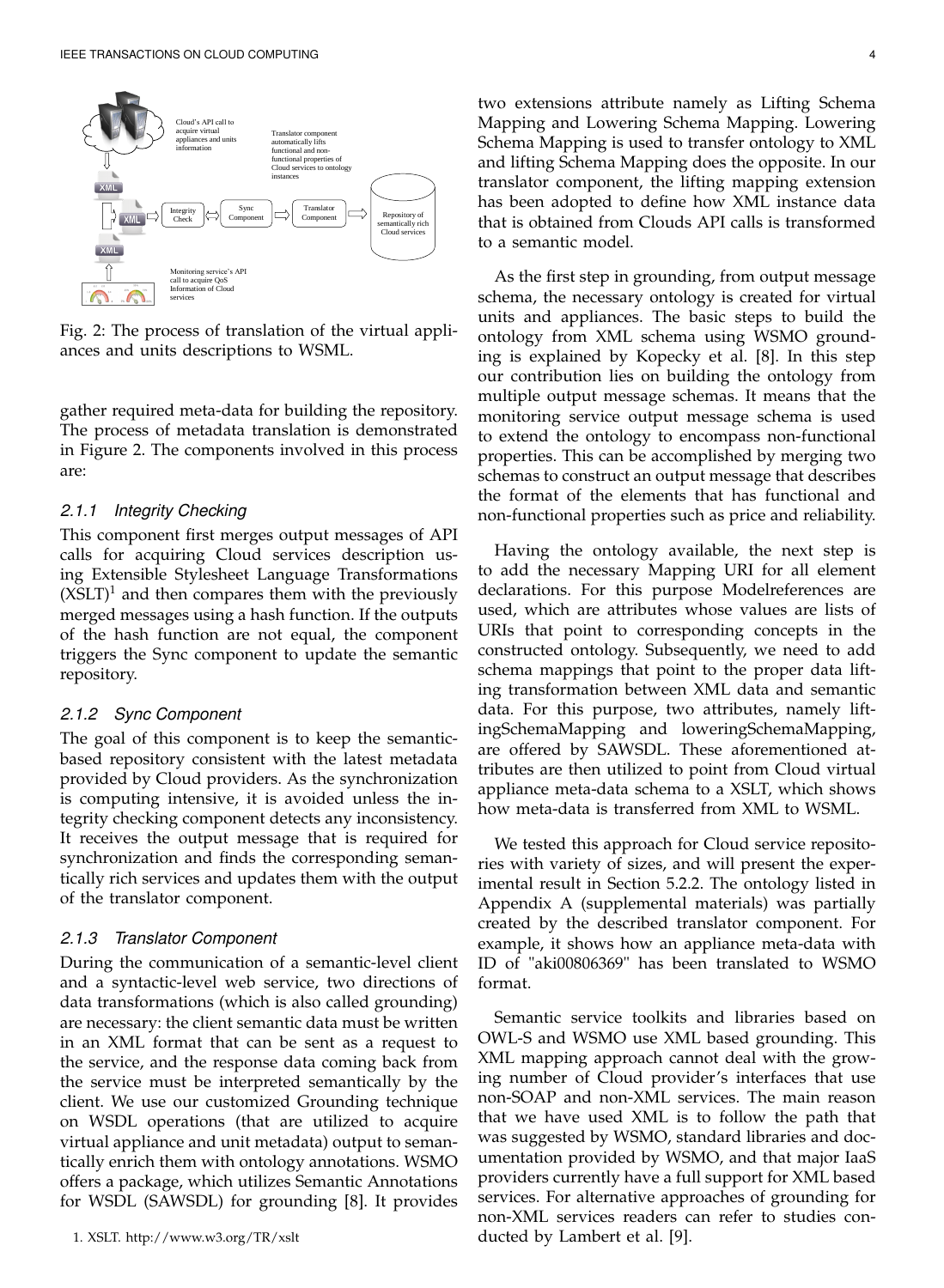## **3 EVALUATION OF COMPOSITION CRITERIA**

The composition problem is to find the best combination of compatible virtual appliances and virtual machines that minimizes the deployment cost and deployment time, and maximizes the reliability while adhering to composability constraints. A formal description of the problem is given below.

## **3.1 Provider and User Request Model**

Let  $m$  be the total number of providers. Each provider can provide virtual appliances, virtual units or both, and is represented as shown in Equation (1).

$$
\begin{aligned} \text{Provider } P_k: \{\{a\}, \{vm\}, C_{d_{ext}}, C_{d_{int}}\} \\ \text{where } 0 < k \le m \end{aligned} \tag{1}
$$

where  $a$ ,  $vm$ ,  $C_{d_{ext}}$ ,  $C_{d_{int}}$  denotes appliance, virtual machine, Cost of external data transfer and Cost of internal data transfer respectively. A virtual appliance a can be represented by a tuple of five elements (Equation (2)): appliance type, cost, license type, compatibility list, and size.

$$
a: {ApplianceType, Cost, LicenseType, ComputibilityList, Size} \qquad (2)
$$

A virtual machine  $vm$  can be formally described as a tuple with two elements as shown in Equation (3).

$$
vm: \{MachineType, Cost\} \tag{3}
$$

The user request for the appliance composition can be translated into a weighted graph  $G(V, E)$  where each vertex represents a server that consists of a virtual appliance running on a virtual machine. Server corresponding to vertex  $v$  is represented by Equation (4).

$$
S_v = \{a_v, v m_v\}, \forall v \in V \tag{4}
$$

Each edge  $e \{v, v'\} \in E$  indicates that corresponding servers communicate. The Data Transfer Rate between these connected vertexes (i.e. one server to another) is given by the weight associated to edge  $e$ .

#### **3.2 Compatibility**

When multiple Cloud services (i.e. virtual appliances and units) are composed together, they should be compatible with each other. In this work, we consider legal and image format compatibility constraints. However, it should be noted that in reality there will be other compatibility constraints such as compatibility between the products installed on the appliances.

• **Virtual appliance image format compatibility:** Before we finalize the deployment plan, we have to find out whether the image formats of chosen set of virtual appliances are compatible with the destination virtual unit provider. As it is

illustrated in the first row of Table 1, a sample of ontology-based reasoning on the built knowledgebase (as shown in Appendix A) shows that image with the ID of "aki00806369" is compatible with the large instance type provided by Amazon EC2.

• **Legal requirements:** In Cloud infrastructure, virtual machines can be deployed in data centers located in different parts of the world. However, there are legal requirements, for example US restrictions on exporting encryption technology [10], that prevent the export and deployment of software developed in one country to another. Hence, we need to ensure that the virtual appliances can be legally deployed on the selected virtual units. The second row of the Table 1 presents a query which sets appliance with the ID of "aki00806369" compilable to only virtual units provided by Clouds located in a same country where the appliance provider is situated.

To evaluate the compatibility requirements, first the Ontology-based vocabulary is created using WSML, as shown in the Appendix A [line 225], where compatibility constraints are imposed by experts in the form of axioms in the ontology or alternatively by reasoning on the ontology. For example, the ontology listed in Appendix A shows how an axiom (set by an expert) enforces that appliances can only be deployed on virtual units provided by Cloud providers that are located in the same country as the appliance provider. After building the required ontology, we can exploit the advantages of Description Logic (DL) to query the knowledgebase and check compatibility constraints of composition candidates. A WSML-DL query sample, given in Table 1, shows which virtual unit is compatible (legally and regarding image format) to the appliance with the ID of "aki00806369". Our objective is to achieve full compatibility among the appliances in the composition. Based on the compatibility constraints considered in our work, the compatibility (C) can be calculated based on Equation (5).

$$
C = \begin{cases} 0 & \text{if there exists at least one pair of} \\ \text{incompatible services;} \\ 1 & \text{otherwise.} \end{cases}
$$
 (5)

In addition, Algorithm 1 illustrates the process to evaluate the compatibility of the services in a composition. The algorithm checks the compatibility constraint (by sending the related query to WSML-reasoner) for each pair of appliance and virtual unit in the composition, and only compositions where all constraint queries are satisfied would be returned as valid. We use WSMO discovery component for service discovery and implemented the Algorithm 1 to discard sets of incompatible discovered services.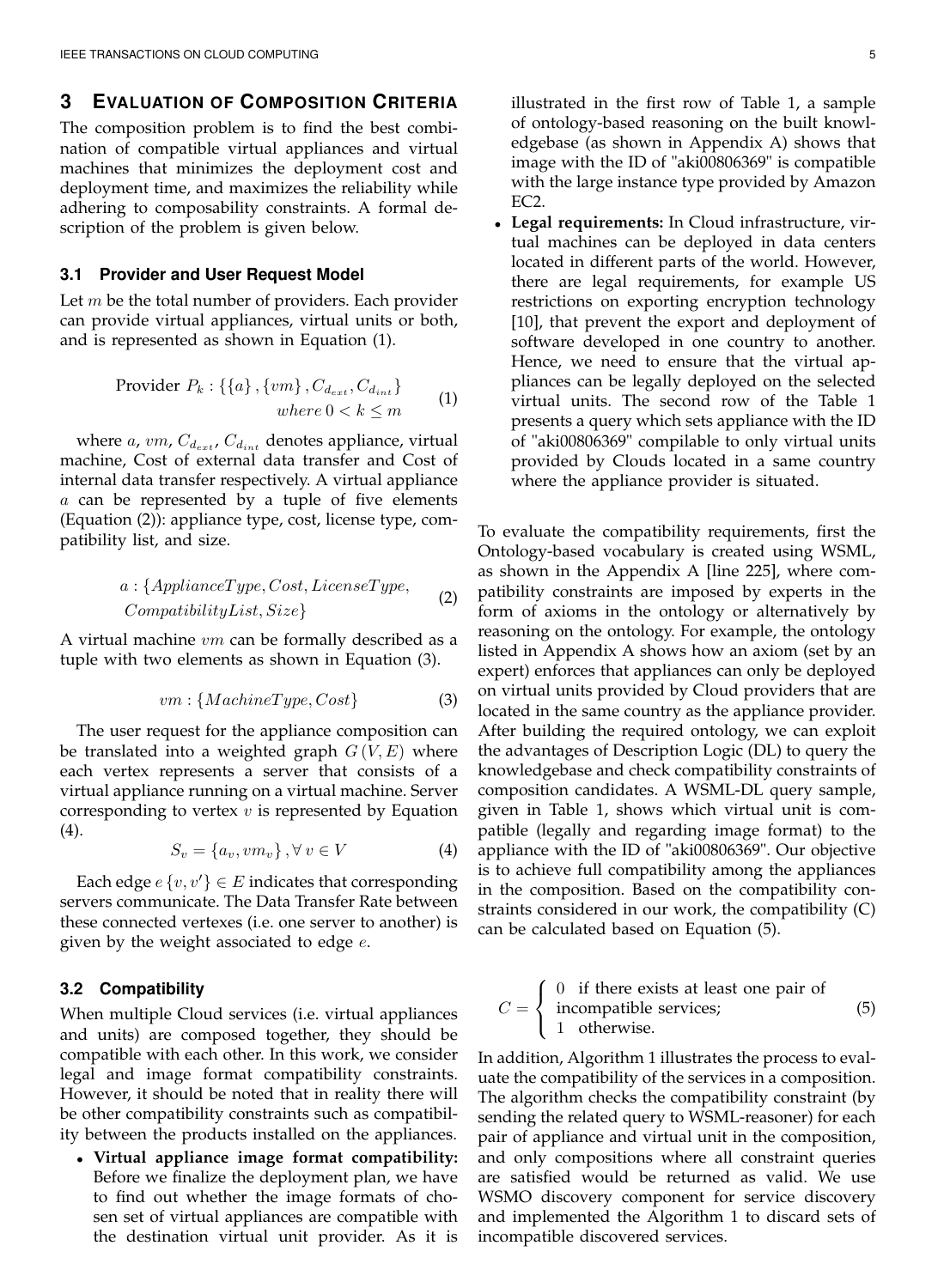TABLE 1: Compatibility reasoning for Cloud service composition.

| <b>Query String</b>                                                 | <b>Result</b>                      |
|---------------------------------------------------------------------|------------------------------------|
| $?x[isCompatipleWith\  \  \, hasValue\  \  \, ?y]$ :- $?x$ memberOf | ?formatName: "AMI"<br>?v:          |
| virtualAppliance and $2x$ [hasName hasValue $2v$ ] and              | "aki00806369" ?pvu:<br>Amazon-     |
| ?v=aki00806369 and ?y memberOf virtualUnit and                      | California ?p:<br>AmazonCalifornia |
| ?y[hasProvider hasValue?pvu] and ?pvu [supportVmFormat]             | ?supportedFormatName: "AMI"        |
| hasValue ?supportedFormat] and ?x[hasFormat hasValue                | ?format: AMI ?supportedFormat:     |
| ?format] and ?format[hasName hasValue ?formatName]                  | ?y: largeInstance<br>AMI<br>?x:    |
| and ?supportedFormat[hasName hasValue ?supportedFor-                | aki00806369                        |
| matName] and ?supportedFormatName=?formatName.                      |                                    |
|                                                                     |                                    |
| ?x [isCompatipleWith hasValue ?y]:- ?x memberOf                     | ?v: "aki00806369" ?pvu: Ama-       |
| virtualAppliance and ?x [hasName hasValue ?v] and                   | zonCalifornia ?p: AmazonCalifornia |
| $2v = aki00806369$ and $2x[hasProvider$ has Value 2p] and           | ?capp: USA ?cappName: "USA"        |
| $?$ y memberOf virtualUnit and $?$ y[hasProvider hasValue           | ?cvu: USA ?cvuName: "USA" ?y:      |
| ?pvu] and ?p[hasCountry hasValue ?capp] and ?pvu                    | largeInstance ?x: aki00806369      |
| [hasCountry hasValue ?cvu] and?capp[hasName hasValue                |                                    |
| ?cappName] and ?cvu[hasName hasValue ?cvuName] and                  |                                    |
| ?cappName=?cvuName.                                                 |                                    |

## **3.3 Cost**

The costs involved in procuring and using virtual appliances can be categorized as follows:

• **Acquisition Cost:** Costs involved in purchasing the virtual appliance, such as licensing cost, cost of the virtual machine and any costs associated with deployment such as the data transfer costs to transfer the appliances to the virtual machine at the IaaS provider.

To build a server  $S_v$ , let us assume appliance  $a_v$ is obtained from provider  $P_k$  and virtual machine  $vm_v$  is obtained from provider  $P_l$ . If this server run for a duration of  $T$  (lease period), the Equation (6) shows the Acquisition Cost.

$$
AqCost(S_v) = Cost(a_{v,P_k}) \times T +
$$
  
Cost $(vm_{v,P_t}) \times T + AppTransCost(k, l)$  (6)

where  $Cost(a_{v,P_k})$  is the cost of appliance per unit of time,  $Cost(vm_{v,P_1})$  is the cost of virtual machine per unit of time, and the cost of appliance transfer from appliance provider  $k$  to virtual unit provider  $l$  is given by Equation  $(7)$ .

$$
AppTransCost(k, l) = \begin{cases} 0 & \text{if } k = l; \\ Size(a_{v, P_k}) & \times C_{d_{ext}}(P_l) & \text{if } k \neq l. \end{cases}
$$
 (7)

• **Ongoing Cost:** This will include the costs of running the virtual appliance, such as the cost of data transfers. In this work we consider only the costs associated with data transfers as ongoing costs.

Let  $v$ ,  $v'$  be two vertexes (servers) on provider  $l$ , connected by edge  $e \{v, v'\}$ . The data transfer cost

|  | <b>Input:</b> Composition c, Constraint List (cl) such as |  |  |  |
|--|-----------------------------------------------------------|--|--|--|
|  | Image Format and Legal Compatibility                      |  |  |  |
|  |                                                           |  |  |  |

```
Output: Composition Validity
```

```
if CompositionValidity(c, cl) Exists in Cache then
   ValidComposition =
```

```
GetCompositionValidityFromCache(c, cl);
end
```

```
ValidComposition=True;
```

```
foreach Appliance a and Virtual Unit vu In c do
   foreach Constraint t in cl do
```

```
if Compatibility (t, a, vu) Exists in Cache
then
   ValidComposition =
```

```
GetCompatibilityFromCache(t, a, vu);
```
**end**

```
else
   ValidComposition =
```
CheckCompatibilitybyReasoning(t, a,

```
vu);
```
**end** InsertCompatibilitytoCache(t, a, vu);

```
end
```
**if** *ValidComposition=False* **then** break;

```
end
```

```
end
```
InsertCompositionValiditytoCache(c, cl); return ValidComposition;

**Algorithm 1:** Compatibility evaluation algorithm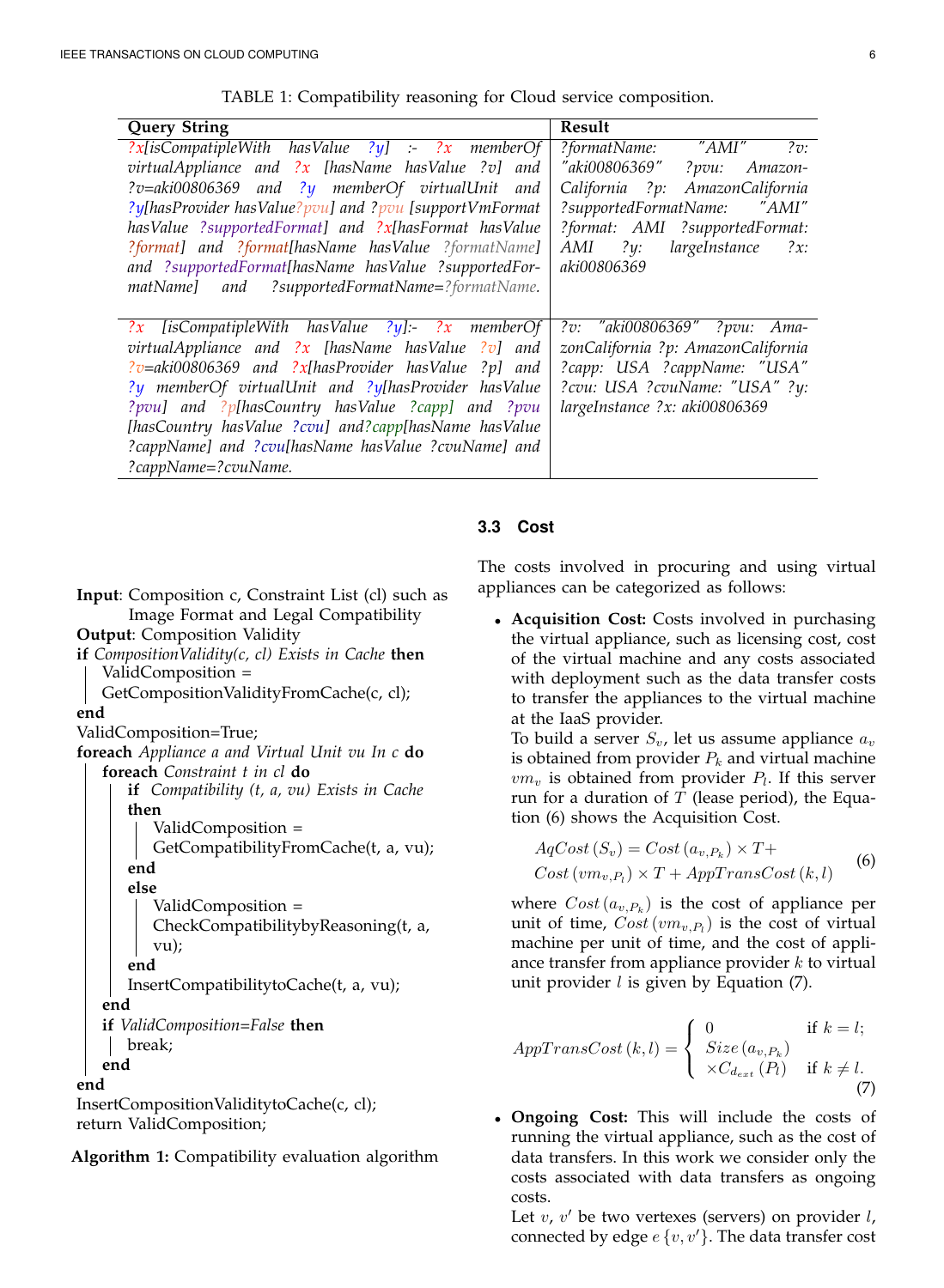between the two servers is given by Equation (8):

$$
TransCost\left(e\{v, v'\}\right) = Size\left(Data_{e\{v, v'\}}\right) \times C_{d_{int}}\tag{8}
$$

• **Decommissioning Cost:** Decommissioning cost primarily includes archival and removal costs of the data at the end of the application life cycle such as the data sanitisation, and henceforth as shown in Equation (9) will depend on the size of the data stored. The amount of data stored will vary from server to server.

$$
DecomCost(S_v) = CostPerUnit \times SizeOfData_v
$$
  
(9)

Based on the costs calculated above, Total Cost (TC) can be computed as shown in Equation (10),

$$
TC = \sum_{v \in V} AqCost(S_v) + \sum_{e \in Ev, v' \in V} TransCost(e \{v, v'\}) + \sum_{v \in V} DecomCost(S_v)
$$
\n(10)

## **3.4 Deployment Time**

Virtual appliances significantly minimize the time required to build and configure the necessary independent components. However, size of virtual appliances ranges from a few megabytes to tens of gigabytes depending on the applications installed on them and will impact the time required to transfer and deploy the appliances from the appliance provider to the virtual machine provider. Hence, we consider the deployment time as one of the composition objectives. The time required to deploy a given appliance  $a_v$ obtained from provider  $P_k$  on a virtual machine  $vm_v$ obtained from provider  $P_l$  is given by Equation (11),

$$
DT\left(a_{v,P_{k}},vm_{v,P_{l}}\right) = \begin{cases} \text{InitTime}\left(vm_{v,P_{l}}\right) \text{if } k=l; \\ \text{InitTime}\left(vm_{v,P_{l}}\right) + \\ \frac{\text{Size}\left(a_{v,P_{k}}\right)}{\text{DataTransferRate}\left(P_{k},P_{l}\right)} \text{if } k \neq l. \end{cases} \tag{11}
$$

where  $InitTime\left( \overline{v}m_{v,P_l}\right)$  is the time required to initialize the appliance on the virtual unit. As appliances can be deployed in parallel, Total Deployment Time (TD) will be given by Equation (12),

$$
TD = Max\{DT(a_{v,P_k},vm_{v,P_l})\}
$$
(12)

#### **3.5 Reliability**

For measuring Cloud providers reliability, we introduce SLA Confidence Level (SCL), which is a metric to measure how reliable services of each provider are based on the SLAs and their performance history. SCL values are computed by a third party that is

responsible for monitoring the SLA of providers based on Equation (13):

$$
SCL = \sum_{j=1}^{q} (I_j \times SCL_j)
$$
 (13)

Where the  $SCL<sub>j</sub>$  is SLA confidence level for QoS criteria j of a Cloud service;  $I_j$  is the importance of the criteria  $j$  for the user;  $q$  is the number of monitored QoS criteria.

}) probabilities of the event. As a result, the mean or We utilized the beta reputation system [11] to assess the SCL for each criterion. The reason is that the Monitoring Outcome  $(MO_{jt})$  of a particular quality of service criteria  $j$  in the period of  $t$  in the SLA contract can be modeled as shown in Equation (14), and therefore it is a binary event. Consequently, the beta density function, which is shown in Equation (15), can be efficiently used to calculate posteriori expected value of the distribution can be represented by Equation (16).

$$
MO_{jt} = \{SLAnother, SLAviolated\} \tag{14}
$$

$$
f(x|\rho,\tau) = \frac{\Gamma(\rho+\tau)}{\Gamma(\rho)\Gamma(\tau)} x^{\rho-1} (1-x)^{\tau-1}
$$

where  $0 \le x \ge 1, \rho < 0, \tau > 0,$  and  $\rho$  and  $(15)$ τ are beta distribution parameters.

$$
\mu = E(x) = \rho / (\rho + \tau) \tag{16}
$$

As mentioned earlier in Section 2, in our architecture a component is responsible for monitoring SLA contracts. If we assume that the monitoring component has detected that SLA violation occurred  $v$  times for provider of  $p$  (for total number of  $n$  monitored SLAs). Consequently, considering that  $p = n - v + 1$  $\tau = v + 1$  and, the SCL is equal to the probability expectation that the SLA is not going to be violated and is calculated as shown in Equation (17).

$$
SCL_j = \frac{n-v+1}{n+2} \tag{17}
$$

We modeled availability for SCL generation, as current Cloud providers only include "availability": in their SLAs. The reliability in our work is considered as a user constraint for each Cloud service.

#### **3.6 Overall Objectives**

The final objective is to find a fully compatible service composition that minimizes the deployment cost and time, and improves the reliability while adhering to compatibility constraints as shown in Table 2.

## **4 COMPOSITION OPTIMIZATION**

In our problem we consider three user objectives, the lowest cost, quickest deployment time, and the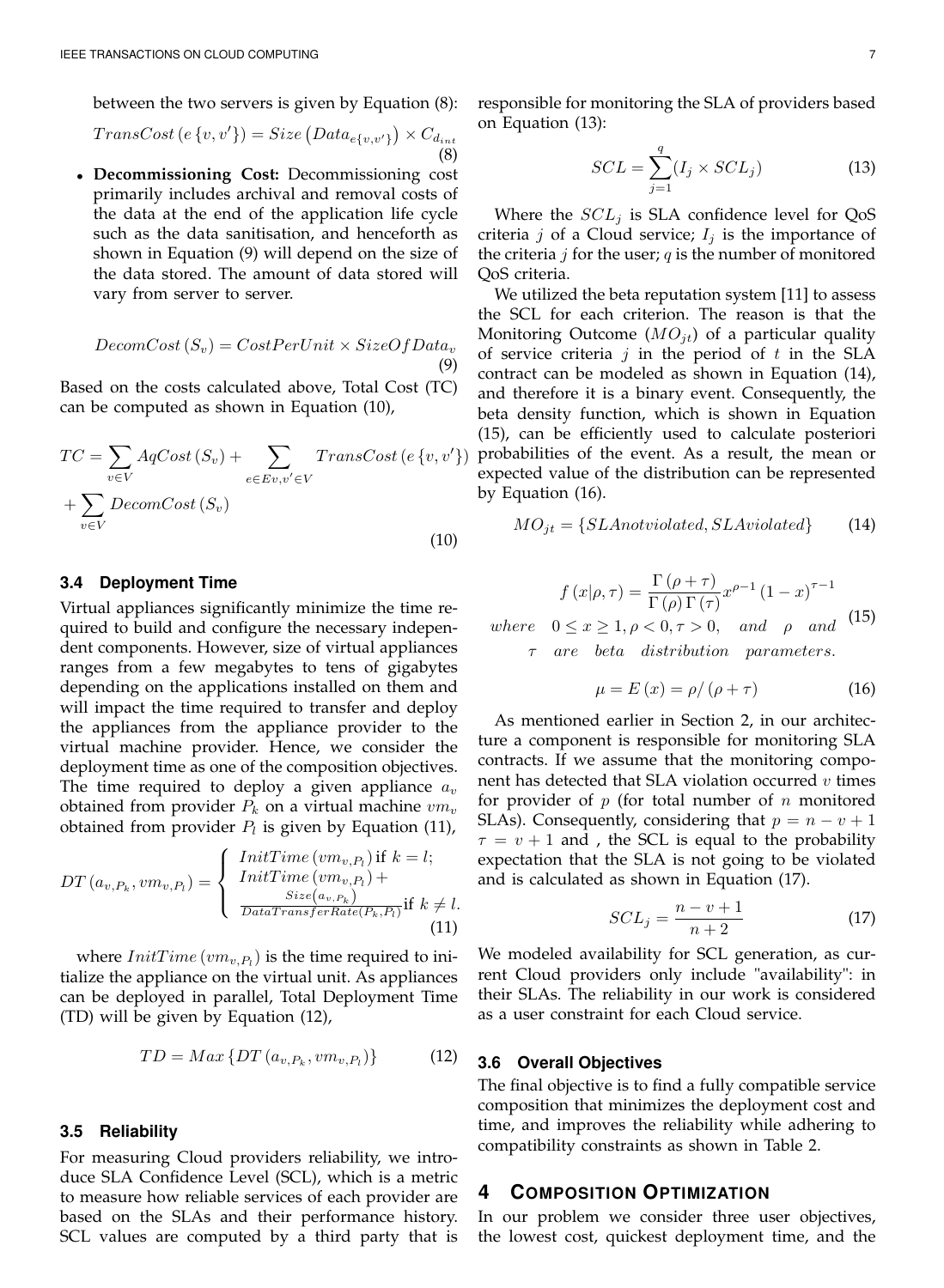

TABLE 2: Virtual appliance composition objectives.

Fig. 3: Cloud service composition optimization approach.

highest reliability. This makes it infeasible to find an optimal composition as these objectives can conflict with each other. One way to address this problem is to convert the appliance composition problem to a single-objective problem by asking users to give weights for all the objectives. However, this approach is error-prone and impractical, as not all the users have the knowledge to accurately assign weights to objectives. Furthermore, since the composition solutions will depend on the capability of users to assign proper weight to the objectives, additionally we have to find a way to evaluate the knowledge of users about each objective to ensure the accuracy of the approach. As shown in Figure 3, we have tackled these challenges in two steps:

- First, we find the Pareto front [12] composition solutions using different multi-objective algorithms (OMOPSO, NSGA-II, and SPEA-II). We have used Jmetal [13] for this purpose which allows us to define problems by defining each gene (variable) to point to Cloud service candidates as shown in Figure 3. Then, we defined necessary fitness functions for all the defined objectives and choose the algorithm to solve the problem.
- Second, we help users to describe their preferences using high level "if-then" rules, which builds our fuzzy engine rule-base to rank the Pareto front acquired from the previous step. By doing this we acquire Pareto front once and then filter it according to the user preferences. This has a great advantage when compared to the method offered in [14] as our method does not require to search the solution space each time the user preferences change.

Evolutionary algorithms have been effectively applied for solving optimization problems. Among them NSGA-II [15] and SPEA-II [16] outperform many other genetic optimization algorithms [15]. Nevertheless, recently other meta-heuristics that work based on swarm intelligence such as Particle Swarm Optimization (OMOPSO) [17] are also used to tackle multiobjective optimization problems. In this work, we perform a comparative study among the algorithms NSGA-II, SPEA-II, and OMOPSO for the appliance composition problem to determine which of them will be suitable for our problem.

**Fuzzy logic based ranking:** Our proposed fuzzy inference engine includes three inputs and one output. Inputs of the system are normalized Deployment Time (DT), Deployment Cost (DC), and Reliability of composition, which are all described based on the same membership functions in Figure 4a. Output of the fuzzy engine as shown in Figure 4b represents how desirable the current set of inputs are based on the fuzzy rule-based indication. It shows the membership function for output by which we allow the gradual assessment of the membership of elements in a set. For example, the value "0" in output means the solution is highly undesirable whereas the value "1" shows that the solution is highly desirable. Fuzzy rules should be defined by the user to describe their preferences. For example a rule can be defined as:

*if* **DT** is *low* and **DC** is *low* and **Reliability** is *high*, composition is **highly desirable**.

Table 3 shows sample rules that can be expressed by users. In this work we use a fuzzy engine based on Mamdani inference system [18] with Centroid of area defuzzification strategy. Readers can refer to [19] for detailed information on fuzzy inference systems. Once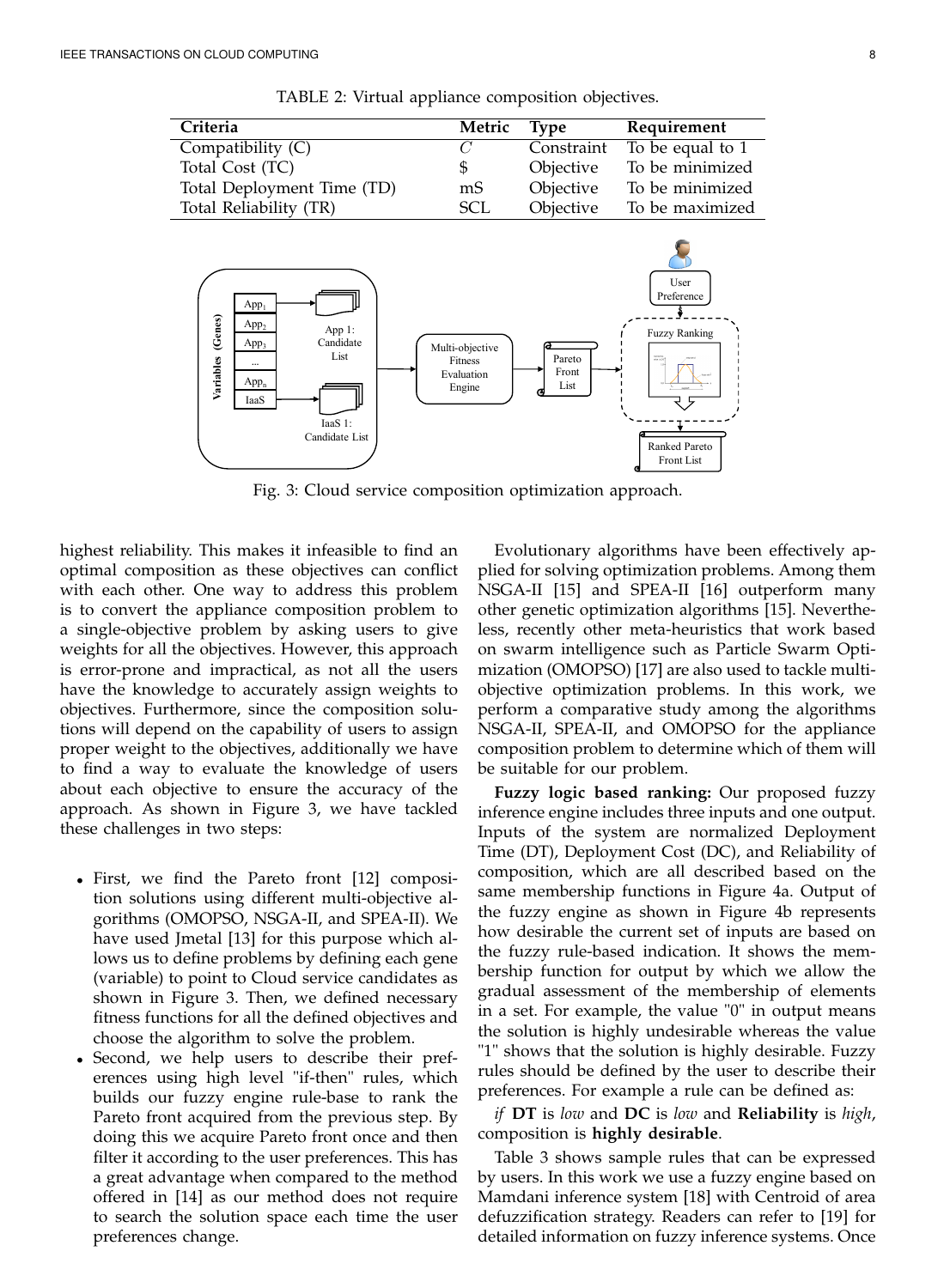| DC  | DT.           |                 | Reliability Composition Desirability |
|-----|---------------|-----------------|--------------------------------------|
| Low | Low           | $_{\text{Low}}$ | Undesirable                          |
| Low |               | Low High        | <b>Highly Desirable</b>              |
|     | High Low High |                 | Not sure                             |

rules and defuzzification strategy are defined, a fuzzy inference system can map the inputs of fuzzy engine to its output. Figure 5 demonstrates how deployment time, cost, and reliability are mapped to composition desirability when all rules are set.



Fig. 4: Fuzzy engine input and output fuzzy sets.

## **5 PERFORMANCE EVALUATION**

In order to realize and evaluate the proposed approach, a number of components and technologies are utilized. Most importantly, multi-objective algorithms are implemented in jMetal [13]. After that, Pareto Front composition solutions from Jmetal have been passed to our fuzzy-logic based ranking components, which utilizes jFuzzyLogic [20] to define the membership functions and rules.

#### **5.1 Case Study and Data Collection**

We consider a case study of a web-based collaboration application for evaluating performance. The application allows users to store, manage, and share documents and drawings related to large construction projects. The service composition required for this application includes: Firewall (x1), Intrusion Detection  $(x1)$ , Load Balancer $(x1)$ , Web Server  $(x4)$ , Application Server (x3), Database Server (x1), Database Reporting Server (x1), Email Server (x1), and Server Health Monitoring (x1). To meet these requirements, our objective is to find the best Cloud service composition.



(a) Mapping of DT and DC to composition desirability.



(b) Mapping of DT and reliability to composition desirability.



(c) Mapping of DC and reliability to composition desirability.

Fig. 5: Mapping from QoS criteria values to composition desirability value.

## *5.1.1 Cloud Service Provider Information*

Cloud service providers details, such as the promised availability and monitored availability (for calculating SCL), data transfer costs, and data throughput between two Cloud service providers (to estimate the transfer time of virtual appliances) are obtained using the CloudHarmony service<sup>2</sup>. When the required data is not available from them, it is directly obtained from the Cloud service provider. Similar to the virtual unit and appliance directory, the module to obtain the Cloud service provider information also can be used to update and extend the information in future.

<sup>2.</sup> CloudHarmony. http://cloudharmony.com/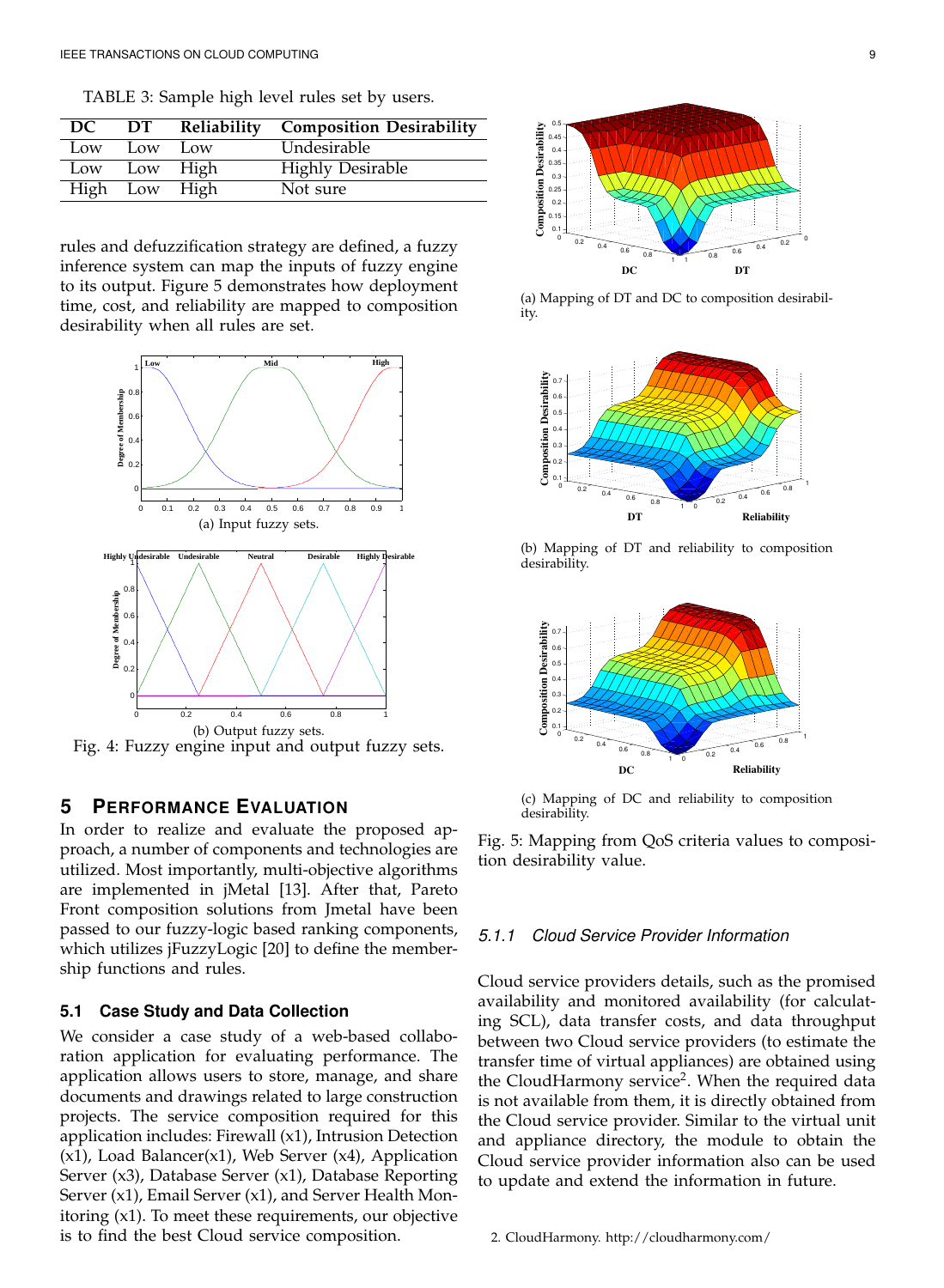### **5.2 Results**

There are three main experiment results presented in this section: 1) an investigation of performance of the translator component, 2) a performance comparison between the OMOPSO, NSGA-II, and SPEA-II algorithms for the real case study, and 3) examination of the effectiveness of fuzzy inference system for handling imprecise user preferences. NSGA-II and SPEA-II algorithms use a population of size of 100, and maximum number evaluations of 25000. OMOPSO is configured with 100 particles, with a maximum of 100 leaders and maximum number of iterations of 250. We have carried out 40 independent runs per experiment and then statistically analyzed results.

## *5.2.1 Performance of the Translation Approach*

Major Cloud providers have large repository of virtual appliance and unit services. For example, size of Amazon Web Service repository<sup>3</sup> alone is greater than  $10.6$ megabytes. To increase the efficiency of the translation approach we only synchronize when the translation service is triggered by integrity checking component. We increased the number of services in the repository by merging repositories from various Cloud providers to investigate the scalability of our approach in terms of execution time needed for the translation. For each case of repository size, we repeated the experiment 30 times and the results are plotted in Figure 6. Regression analysis shows that there is positive and linear relationship between the repository size and the translation time. The evidence confirms that the regression coefficient is 0.6621, which suggests that if the data size to be translated increases by a megabyte, translation time increases roughly by 0.6 second. Consequently, the synchronization function can be executed online in an acceptable time even if a considerable percentage of virtual appliance and unit properties are updated.

## *5.2.2 Performance of the Optimization Approach*

Performance of single-objective optimization algorithms can be evaluated by analyzing the best value achieved by the algorithms. However, in the case of multi-objective optimization, it is not practical. There are quality indicators, which can be used to evaluate the quality of the obtained set of solutions, and determine the convergence and diversity properties of algorithms. In our experiments, the algorithms are compared using Execution Time; Inverse Generational Distance (IGD) [16], which determines convergence of algorithms; Spread, which determines diversity [21]; and Hypervolume, which determines both. In addition, it has been complemented by the application of statistical tests to ensure the significance of the results.



Fig. 6: Execution time of translation for different repository sizes.

Otherwise, the drawn conclusions may be incorrect as the differences between the algorithms could have occurred by chance. As in our problem the Pareto fronts are not known, applying the aforementioned quality indicators is not possible. To tackle this issue and as a common approach, we build a reference front by collecting all the results of 100 runs of the algorithms. This helps us to compare the relative performance of algorithms (Jmetal [13] provides an automatic way of obtain the reference front).

We start with describing the Hypervolume [22] indicator which has been widely used and calculates the volume of dominated portion of the objective space. The indicator is strictly Pareto-compliant [23] which means if it values a solution higher than the other, then that solution set dominates the other one's. In addition to Hypervolume, we have also used other two widely used and recommended indicators [21], namely IGD and spread. As shown in Equation (18), IGD works out the average distance of the obtained solution points from the optimal Pareto fronts (reference front in our case). Where the  $d_i$  is the Euclidean distance between the obtained solution points and the closest member of optimal Pareto front and  $n$  is the number of points in the optimal Pareto front. Hence, when the achieved solution is in the optimal Pareto front the IGD is equal to 0.

$$
IGD = \frac{\sqrt{\sum_{i=1}^{n} d_i^2}}{n} \tag{18}
$$

In addition, spread is a metric to calculate the broadness and calculated based on Equation (19).

$$
Spread = \frac{d_f + d_l + \sum_{i=1}^{N-1} |d_i - \bar{d}|}{d_f + d_l + (N-1)\bar{d}} \tag{19}
$$

where  $d_i$  is the Euclidean distance between consecutive solutions in the obtained solutions.  $d_f$  and  $d_l$ are the Euclidean distance between the boundary solutions of the obtained pareto front set. When spread is equal to zero, it means that the obtained solutions

<sup>3.</sup> The virtual appliance repository can be obtained by calling DescribeImages service from S3.amazonaws.com/ec2-downloads/ ec2.wsdl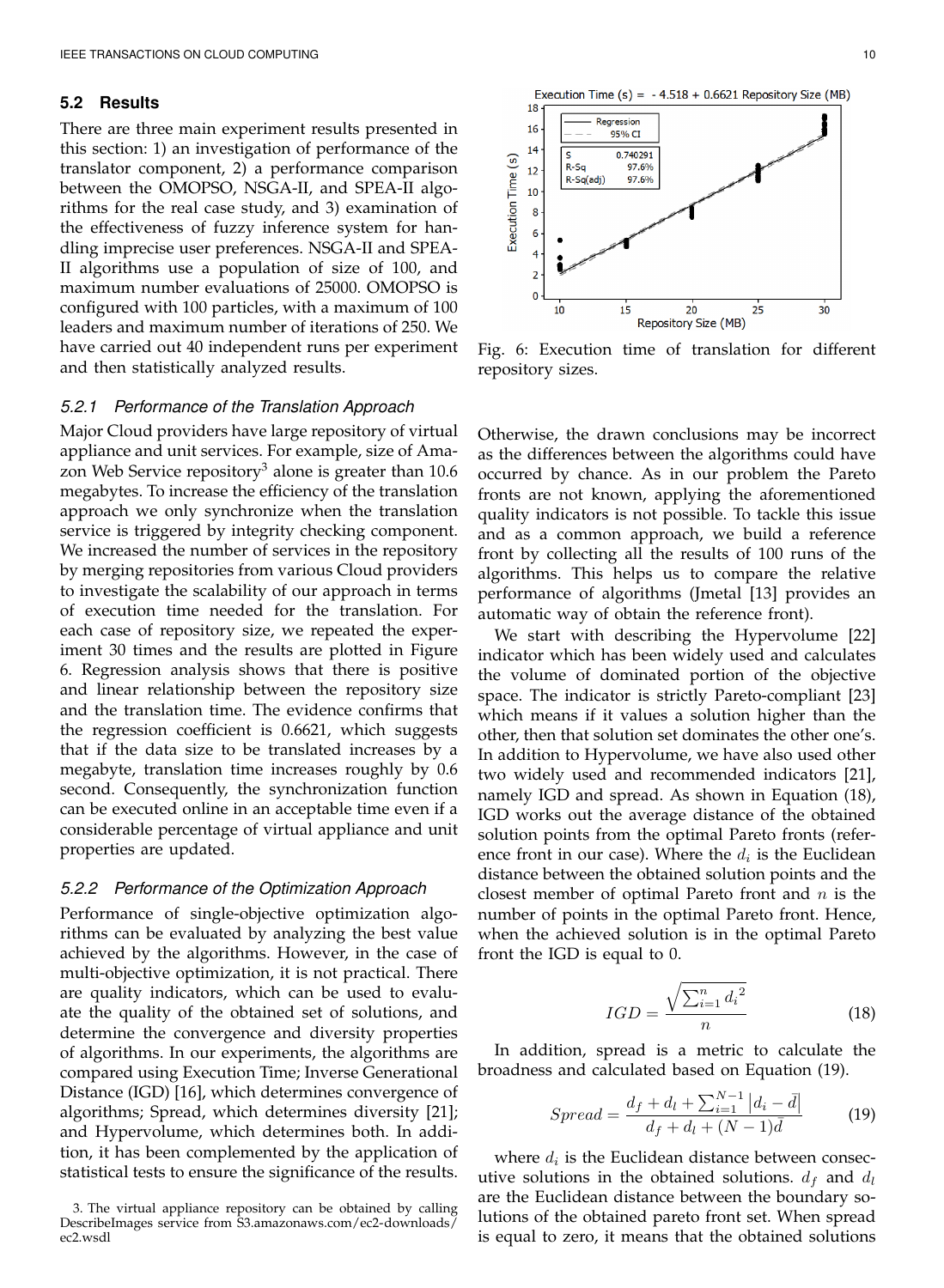| 95% CI for Dif-<br>ference | <b>ANOVA Test</b>     |                  |                      |                    |
|----------------------------|-----------------------|------------------|----------------------|--------------------|
|                            | <b>Execution time</b> | Spread           | IGD.                 | Hypervolume        |
| NSGA-II-SPEA-II            | (-2469.5.-2579.4)     | (0.0476, 0.1820) | Not Significant      | Not Significant    |
| NSGA-II-OMOPSO             | (420.4, 531.1)        | (0.2002, 0.3355) | (0.003222, 0.009074) | (0.00599, 0.01848) |
| SPEA-II-OMOPSO             | (2944.8, 3055.5)      | (0.0854, 0.2206) | (0.002913, 0.008765) | (0.00372, 0.01620) |

TABLE 4: Statistical comparison of algorithms.

are well diverse.

The spread, IGD, Hypervolume, and execution time of three algorithms are compared using Analysis of Variance (ANOVA) test, as the quality values are normally distributed and there is no strong evidence to indicate that variance is not constant. From the ANOVA table the P-value is less than 0.001, which strongly suggests that there are differences in mean spread, IGD, Hypervolume, and execution time between the algorithms. The algorithm that obtains smaller spread is capable of acquiring a set of nondominated composition solutions with better diversity. In addition, if an algorithm achieves smaller value for IGD, it is better in converging to Paretooptimal front. However, algorithms with larger value of Hypervolume are more desirable.

In our experiment, when Hypervolume is used for comparison, OMOPSO outperforms NSGA-II and SPEA-II as shown in Table 4 and Figure 7b. In addition, if spread is used for diversity comparison, as shown in Table 4 and Figure 7c, 95% confidence interval (CI) for the difference between NSGA-II - OMOPSO and SPEA-II - OMOPSO are (0.2002, 0.3355) and (0.0854, 0.2206) respectively. This shows the better suitability of OMOPSO in achieving higher diversity. In addition, SPEA-II outperforms NSGA-II in terms of Spread. Moreover, as Figure 7a illustrates OMOPSO has the lowest execution time. Furthermore NSGA-II performs better than the SPEA-II in terms of execution time. For the convergence comparison, IGD has been considered. As shown in Figure 7d and in Table 4, 95% CI for differences between NSGA-II - OMOPSO and SPEA-II - OMOPSO are reported as (0.003222, 0.009074) and (0.002913, 0.008765) respectively, which shows OMOPSO is better in converging to Paretooptimal front.

Figure 8a shows the output of NSGA-II for the case study appliance composition without considering user preferences. In this case users would receive a set of non-dominated composition solutions. It indicates that all the composition solutions have their own outstanding characteristics and none of the points could dominate the others.

In reality, Cloud users at least have some vague idea regarding their objectives which can be captured by asking them to set high level linguistic rules. To emulate the user behavior, in our experiment, 27 sample fuzzy rules are designed similar to the one described in Section 4. Based on these rules, by applying fuzzy inference system, we mapped points

in Figure 8a to a number between 0 (least desirable) and 1 (most desirable). That number was used to color the points in a way that if the composition solution is more appealing to the user, the corresponding point is darker. As shown in Figures 8b and 8c when the number of preferences defined by the user using the if-then rule increases, the solution's prominence also becomes clearer. As it can be seen in Figure 8d, when all the 27 rules are set (none of them set as "not sure"), the majority of points have distinct colors, however as the number of rules set to "not sure" increases more and more solutions will have the same color. As Figure 8d shows two points at the center are the darkest and therefore are the most appealing solutions. Using these techniques non-expert Cloud users are now able set their preferences using high level if-then rules and get user friendly recommendations on the solution's prominence. This experiment also shows how the system could be helpful for end user with different levels of knowledge of the preferences. It is worth mentioning that traditionally when end users are asked to assign weights to the objectives, they are supposed to have full understanding of their preferences.

## **6 RELATED WORK**

Konstantinou et al. [24] proposed an approach to plan, model, and deploy Cloud service compositions. In their approach, the solution model and the deployment plan for the composition in Cloud platform are developed by skilled users and executed by unskilled users. Likewise, in our system set of compatibility constraints from experts were captured which would be utilized to simplify the process of deployment for end users by eliminating invalid compositions solutions. However, as they also mentioned, their work lacks an approach for appliance selection and their placement on the Cloud which is offered by our work. Similarly Chieu et al. [25] proposed the use of composite appliances to automate the deployment of integrated solutions. However in their work, QoS objectives are not considered.

Similarly another work has utilized Intuitionistic Fuzzy Set (IFS) for ranking service compositions in the context of Grid and SOA [26]. It does not deal with users' constraints such as compatibility and when the problem is NP-hard (like our service composition problem) the execution time is not acceptable. Furthermore, in comparison with the work which considered evolutionary approach such as NSGA-II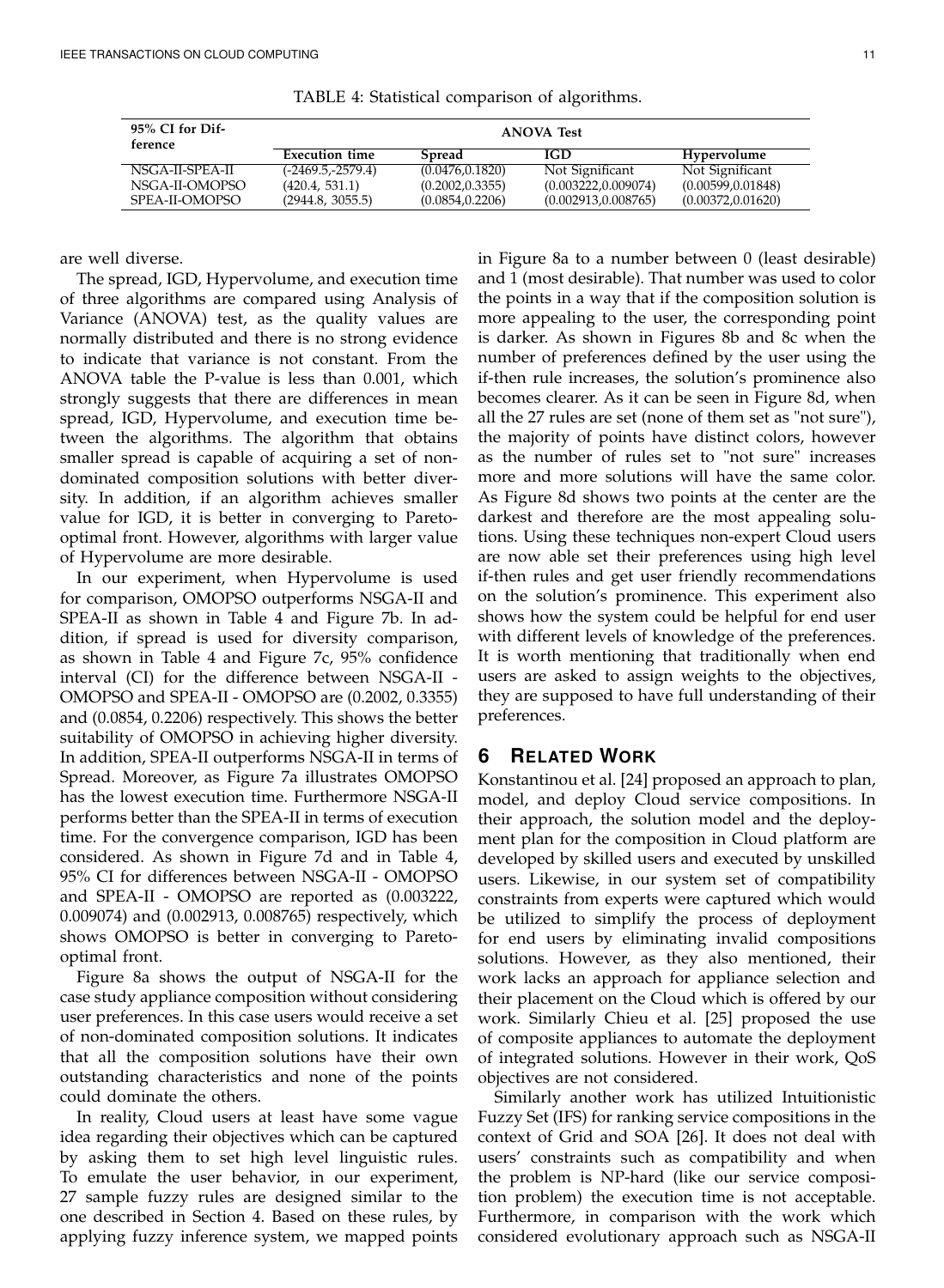

Fig. 7: Comparison of algorithms using quality indicators.



(a) NSGA-II pareto front appliance composition solutions without any user preferences.



(b) Coloring NSGA-II output using fuzzy Logic based on 9 user preference rules.



(c) Coloring NSGA-II output using fuzzy Logic based on 18 user preference rules.



(d) Coloring NSGA-II output using fuzzy Logic based on 27 user preference rules.

Fig. 8: Appliance composition optimization results.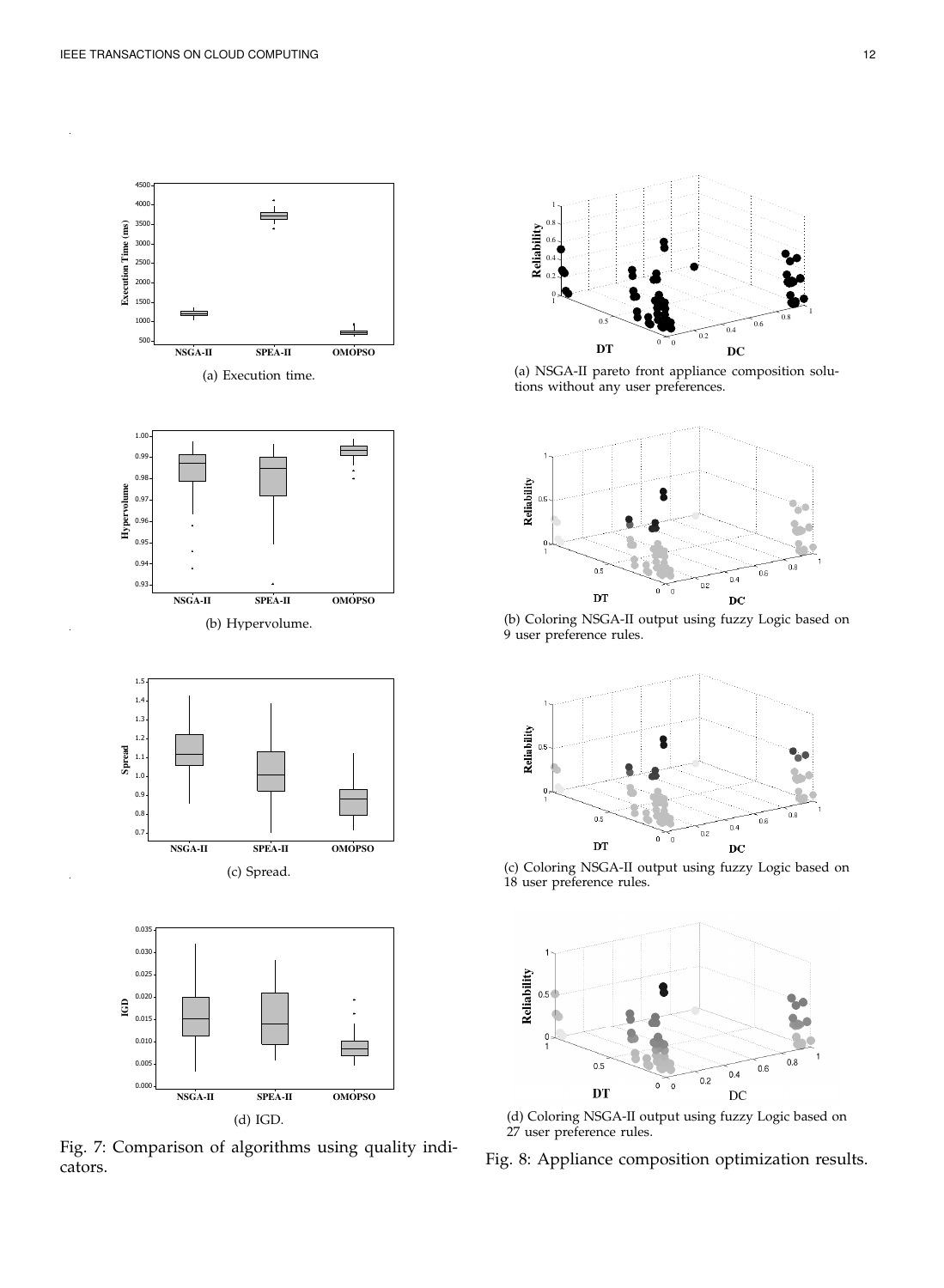for service composition [12] our approach improves the composition solution diversity and convergence and decreases the execution time.

Unified Cloud Interface (UCI) provides ontology<sup>4</sup> model for modeling Amazon EC2 services. Mosaic project [27] is proposed to develop multi-Cloud oriented applications. In Mosaic, Cloud ontology plays and essential role, and expresses the application's needs for Cloud resources in terms of SLAs and QoS requirements. It is utilized to offer a common access to Cloud services in Cloud federations. However, none of these ontologies focus on modeling of compatibility of Cloud services.

There are several existing approaches [28], [29], [30], [31] that are capable of dealing with incompatible services. However, many of them only focused on compatibility of Input and Output (I/O) of services and did not consider incompatibilities that are caused by regulations and other factors that are not related to service functionalities.

In addition, OPTIMIS [32] main contribution is optimizing the whole service life cycle, from service construction, deployment, to operation in Cloud environments. The considered QoS criteria in OPTIMIS are trust, risk, eco-efficiency and cost. The evaluation of Cloud provider is accomplished through an adoption of Analytical Hierarchy Process (AHP). In comparison with our approach for appliance composition, works that applied Analytical Hierarchy Process (AHP) and Multi-Attribute Utility Theory (MAUT) [33], can only perform well when the number of given alternatives is small and the number of objectives is limited. In contrast, our approach can deal efficiently with a large number of Cloud services in the repository.

While there are other studies [34], [35], [36], [41] that focus on appliance selection and deployment problem, we are not aware of any work that provides a framework for composing and deploying multiple virtual appliances with the focus on automatic compatibility checking and QoS-aware ranking.

# **7 CONCLUSIONS AND FUTURE DIRECTIONS**

In order to tackle Cloud service composition challenges, we presented an ontology-based approach to describe services and their QoS properties, which helped us to build a composition with a set of compatible services. Our system helps non-expert users with limited or no knowledge on legal and image format compatibility issues to deploy their services faultlessly. In addition, we proposed a technique to optimize the service composition based on user preferences such as deployment time, cost, and reliability. The approach exploits the benefits of evolutionary algorithms such as OMOPSO, NSGA-II, and SPEA-II for optimization and fuzzy logic to handle vague

4. OWL Ontology provided by OCI https://code.google.com/p/ unifiedcloud/source/browse/trunk/ontologies/

preferences of users. Results show that for the proposed case study, we can effectively help an unskilled user to identify the appliance compositions which are closest to their preferences.

Integer Linear Programming (ILP) [37], Pseudo-Boolean Optimisation (PBO) [38], and Multiple Objective Ant Colony Optimization (MOACO) [39] are all competitive algorithms, and with the best of our knowledge, for this particular problem, there is no indepth comparison between all three and OMOPSO. Therefore, providing such a comparison can be considered as another possible future work.

Moreover, Cloud services have specific characteristics and QoS dimensions which have to be identified. Specifically, defining criteria which are able to model energy and carbon emission efficiency, reliability, and trust of a Cloud service are increasingly attractive to users. For example, methods to evaluate reliability and trust of providers from user feedbacks and monitoring services together can be further studied. This consists of collecting required raw data from trusted sources and statistically analyzing and aggregating them. In addition, user experience is another important benchmark for Cloud service providers. Recently, crowdsourcing is being used to create collective knowledge to assess QoS. It requires an investigation on discovering the crowd that can evaluate a service efficiently, delegating evaluation tasks to crowds, and calculating the accuracy of the assessments.

The current implementation of the translator component supports XML-based Cloud services. Emerging specifications such as Open Cloud Computing Interface (OCCI) [40] aims at providing a standard way for describing Cloud resources. Therefore, investigating approaches that can semantically enrich these new formalisms can be taken as a future direction to further enhance the translator component.

## **ACKNOWLEDGMENTS**

We thank Yoganathan Sivaram, Adel Nadjaran Toosi and Rodrigo N. Calheiros for their constructive suggestions on this article.

## **REFERENCES**

- [1] C. Sun, L. He, Q. Wang, and R. Willenborg, "Simplifying service deployment with virtual appliances," in *Proceedings of the IEEE International Conference on Services Computing (SCC)*, 2008.
- [2] J. De Bruijn, H. Lausen, A. Polleres, and D. Fensel, "The web service modeling language wsml: An overview," *in Proceedings of the 3rd European conference on The Semantic Web: research and applications*, 2006.
- [3] A. Dastjerdi, S. Tabatabaei, and R. Buyya, "An effective architecture for automated appliance management system applying ontology-based cloud discovery," in *Proceedings of the 10th IEEE/ACM International Conference on Cluster, Cloud and Grid Computing*, 2010.
- [4] A. Dastjerdi and R. Buyya, "An autonomous reliability-aware negotiation strategy for cloud computing environments," in *Proceedings of 12th IEEE/ACM International Symposium on Cluster, Cloud and Grid Computing*. IEEE, 2012.